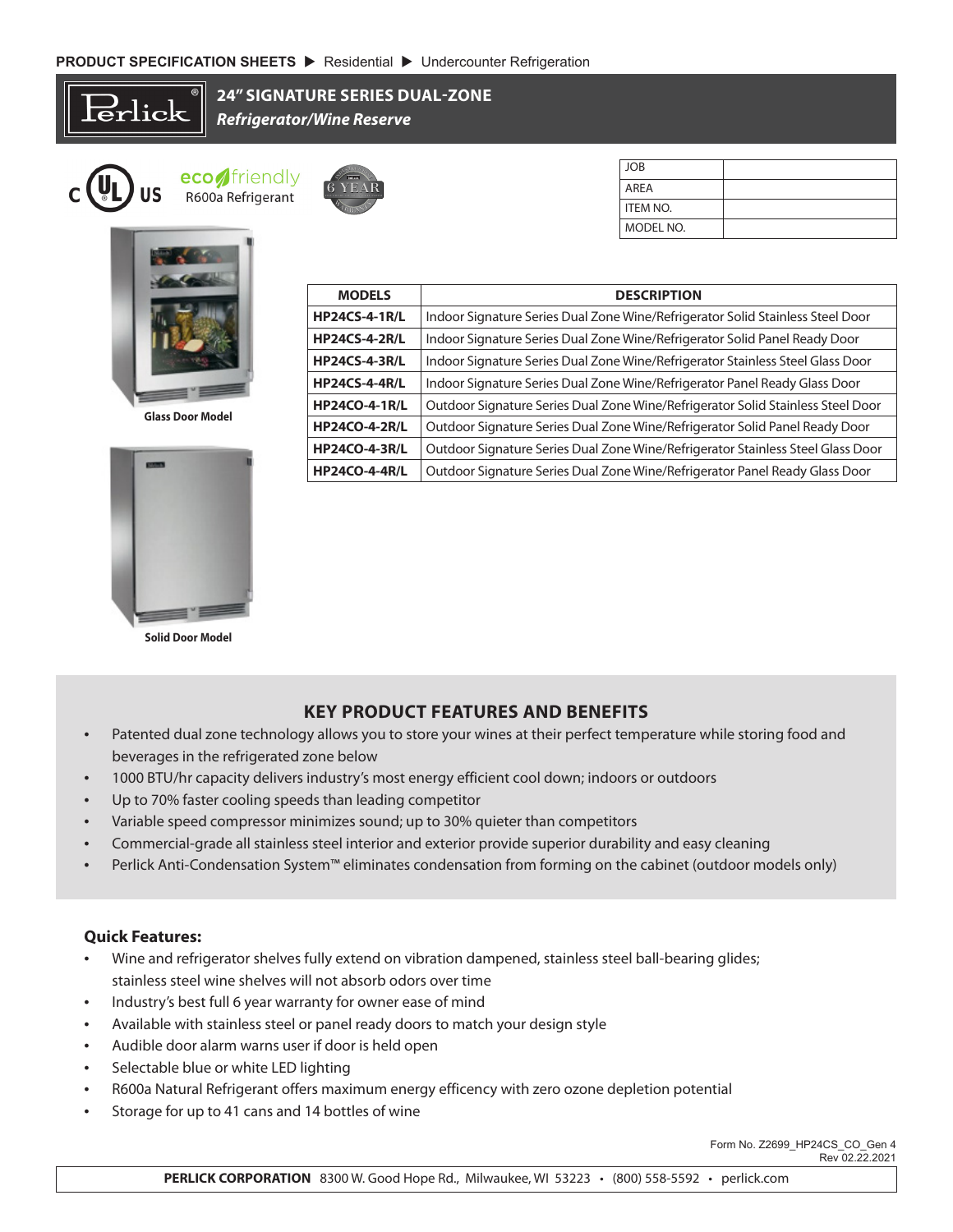

## **24" SIGNATURE SERIES DUAL-ZONE**

*Refrigerator/Wine Reserve*

| <b>MODEL NUMBERS</b>                    |                                 | <b>HP24CS</b>                                                                  | <b>HP24CO</b>                                                              |  |
|-----------------------------------------|---------------------------------|--------------------------------------------------------------------------------|----------------------------------------------------------------------------|--|
| <b>MODEL DESCRIPTION</b>                |                                 | 24" Indoor Refrigerator/Wine Reserve                                           | 24" Outdoor Refrigerator/Wine Reserve                                      |  |
| <b>ATTRIBUTES</b>                       |                                 |                                                                                |                                                                            |  |
| <b>Perlick Anti-Condensation System</b> |                                 | <b>NO</b>                                                                      | <b>YES</b>                                                                 |  |
|                                         | Width - in. (mm)                | 23-7/8" (606 mm.)                                                              | 23-7/8" (606 mm.)                                                          |  |
| <b>OVERALL DIMENSIONS</b>               | Depth - in. (mm)                | 24" (610 mm.)                                                                  | 24" (610 mm.)                                                              |  |
|                                         | Height - in. (mm)               | 34-1/4" (870 mm.)                                                              | 34-1/4" (870 mm.)                                                          |  |
|                                         | Width - in. (mm)                | 24" (610 mm.)                                                                  | 24" (610 mm.)                                                              |  |
| <b>OPENING DIMENSIONS</b>               | Depth - in. (mm)                | 24-7/8" (632 mm.)                                                              | 24-7/8" (632 mm.)                                                          |  |
|                                         | Height - in. (mm)               | 34-1/2" (876 mm.)                                                              | 34-1/2" (876 mm.)                                                          |  |
| <b>INTERNAL VOLUME Net. Cu. Ft.</b>     |                                 | 5.0 cu. ft.                                                                    | 5.0 cu. ft.                                                                |  |
| <b>SHIPPING WEIGHT Lbs. (kg.)</b>       |                                 | 203 lbs (92.08 kg.)                                                            | 203 lbs (92.08 kg.)                                                        |  |
|                                         | <b>Electrical Supply</b>        | 115 VAC/60 Hz/1 Ph                                                             | 115 VAC/60 Hz/1 Ph                                                         |  |
|                                         | <b>Running Load Amps</b>        | 1.9 amps                                                                       | 1.9 amps                                                                   |  |
|                                         | <b>Electrical Connection</b>    | Cord connected                                                                 | Cord connected                                                             |  |
|                                         | <b>Cord Plug Type</b>           | NEMA 3 Prong 5-15P                                                             | NEMA 3 Prong 5-15P                                                         |  |
| <b>ELECTRICAL SPECIFICATIONS</b>        | <b>Cord Length</b>              | 6'                                                                             | 6'                                                                         |  |
|                                         | <b>Defrost Initiation</b>       | Automatic                                                                      | Automatic                                                                  |  |
|                                         | <b>Defrost Type</b>             | Off cycle                                                                      | Off cycle                                                                  |  |
|                                         | <b>Thermostat</b>               | Digital                                                                        | Digital                                                                    |  |
|                                         | <b>Lighting Type</b>            | LED                                                                            | <b>LED</b>                                                                 |  |
|                                         | Refrigerant                     | R600a (45q)                                                                    | R600a (45q)                                                                |  |
|                                         | <b>Expansion Device</b>         | Capillary Tube                                                                 | Capillary Tube                                                             |  |
| <b>REFRIGERATION SPECIFICATIONS</b>     | Temperature Settings F°(C°)     | 33°/ 45° (0.5°/ 7.2°) - 42°/ 65° (5.5°/ 18.3°)<br>Factory Set Point 36° (2.2°) | 33°/45° (0.5°/7.2°) - 42°/65° (5.5°/18.3°)<br>Factory Set Point 36° (2.2°) |  |
|                                         | <b>Heat Rejection (at 75°F)</b> | 450 BTU/hr                                                                     | 450 BTU/hr                                                                 |  |
|                                         | <b>Pull Down Capacity</b>       | 1000 BTU/hr                                                                    | 1000 BTU/hr                                                                |  |
|                                         | <b>Front Vented</b>             | Yes                                                                            | Yes                                                                        |  |
| <b>PLUMBING</b>                         |                                 | None Required                                                                  | None Required                                                              |  |

*Installation Notes: To achieve 24" install depth, place electrical connection adjacent to the installation cavity.*

## **ACCESSORIES**

| <b>MODEL NOS.</b> | <b>DESCRIPTION</b>                      |  |
|-------------------|-----------------------------------------|--|
| (L)               | <b>Factory Installed Lock</b>           |  |
| 67991-L/R         | Stacking Kit for HP24/HC24/HA24 models  |  |
| 66736             | Caster Kit for HP24/HC24/HA24 models    |  |
| <b>RS-24-24D</b>  | Divider Shelf for HP24/HC24/HA24 models |  |

Perlick accessories are available for purchase through an authorized Perlick dealer. For a full list of accessories and to find a dealer near you, visit **perlick.com.**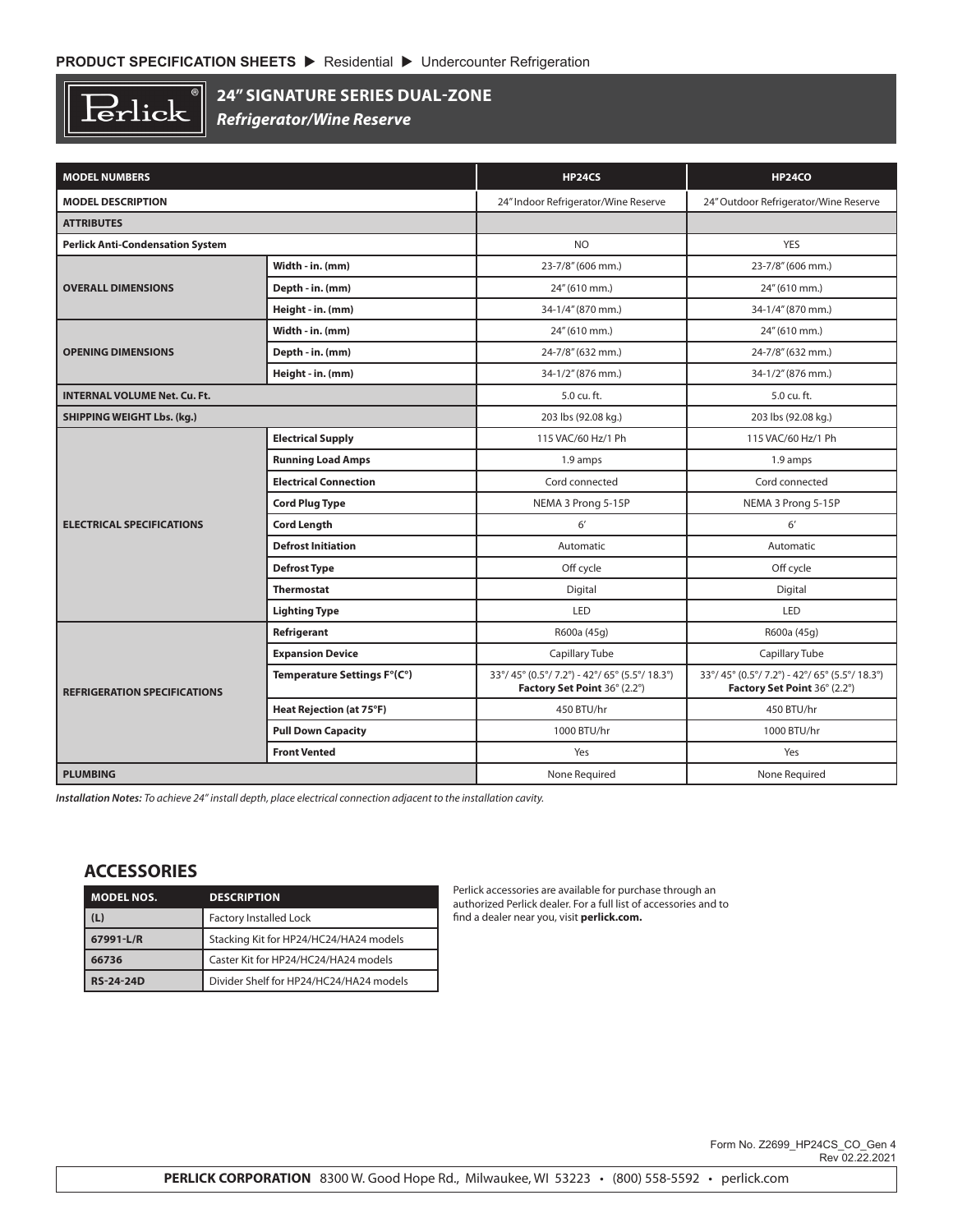

**24" SIGNATURE SERIES DUAL-ZONE** *Refrigerator/Wine Reserve*

| <b>CUSTOMER MODEL NUMBER</b> | <b>REGULATORY MODEL NUMBER</b> | <b>Hinge Side</b> | Lock      |
|------------------------------|--------------------------------|-------------------|-----------|
| <b>HP24CS-4-1L</b>           | HP24CS4H-00-SLF0E              | Left              | No        |
| <b>HP24CS-4-1R</b>           | HP24CS4H-00-SRF0E              | Right             | No        |
| <b>HP24CS-4-2L</b>           | HP24CS4H-00-PL00E              | Left              | No        |
| <b>HP24CS-4-2R</b>           | HP24CS4H-00-PR00E              | Right             | <b>No</b> |
| <b>HP24CS-4-3L</b>           | HP24CS4H-00-TLF0E              | Left              | No        |
| <b>HP24CS-4-3R</b>           | HP24CS4H-00-TRF0E              | Right             | <b>No</b> |
| <b>HP24CS-4-4L</b>           | <b>HP24CS4H-00-RL00E</b>       | Left              | No        |
| <b>HP24CS-4-4R</b>           | HP24CS4H-00-RR00E              | Right             | <b>No</b> |
| <b>HP24CS-4-1LL</b>          | HP24CS4H-00-SLFLE              | Left              | Yes       |
| <b>HP24CS-4-1RL</b>          | HP24CS4H-00-SRFLE              | Right             | Yes       |
| <b>HP24CS-4-2LL</b>          | HP24CS4H-00-PL0LE              | Left              | Yes       |
| <b>HP24CS-4-2RL</b>          | HP24CS4H-00-PROLE              | Right             | Yes       |
| <b>HP24CS-4-3LL</b>          | HP24CS4H-00-TLFLE              | Left              | Yes       |
| <b>HP24CS-4-3RL</b>          | HP24CS4H-00-TRFLE              | Right             | Yes       |
| <b>HP24CS-4-4LL</b>          | HP24CS4H-00-RL0LE              | Left              | Yes       |
| <b>HP24CS-4-4RL</b>          | HP24CS4H-00-RR0LE              | Right             | Yes       |
| <b>HP24CO-4-1L</b>           | HP24CO4H-00-SLF0E              | Left              | No        |
| <b>HP24CO-4-1R</b>           | HP24CO4H-00-SRF0E              | Right             | No        |
| <b>HP24CO-4-2L</b>           | HP24CO4H-00-PL00E              | Left              | No        |
| <b>HP24CO-4-2R</b>           | HP24CO4H-00-PR00E              | Right             | No        |
| <b>HP24CO-4-3L</b>           | HP24CO4H-00-TLF0E              | Left              | No        |
| <b>HP24CO-4-3R</b>           | HP24CO4H-00-TRF0E              | Right             | No        |
| <b>HP24CO-4-4L</b>           | HP24CO4H-00-RL00E              | Left              | No        |
| <b>HP24CO-4-4R</b>           | HP24CO4H-00-RR00E              | Right             | No        |
| <b>HP24CO-4-1LL</b>          | HP24CO4H-00-SLFLE              | Left              | Yes       |
| <b>HP24CO-4-1RL</b>          | HP24CO4H-00-SRFLE              | Right             | Yes       |
| <b>HP24CO-4-2LL</b>          | HP24CO4H-00-PL0LE              | Left              | Yes       |
| <b>HP24CO-4-2RL</b>          | HP24CO4H-00-PR0LE              | Right             | Yes       |
| <b>HP24CO-4-3LL</b>          | HP24CO4H-00-TLFLE              | Left              | Yes       |
| <b>HP24CO-4-3RL</b>          | HP24CO4H-00-TRFLE              | Right             | Yes       |
| <b>HP24CO-4-4LL</b>          | HP24CO4H-00-RL0LE              | Left              | Yes       |
| <b>HP24CO-4-4RL</b>          | HP24CO4H-00-RR0LE              | Right             | Yes       |